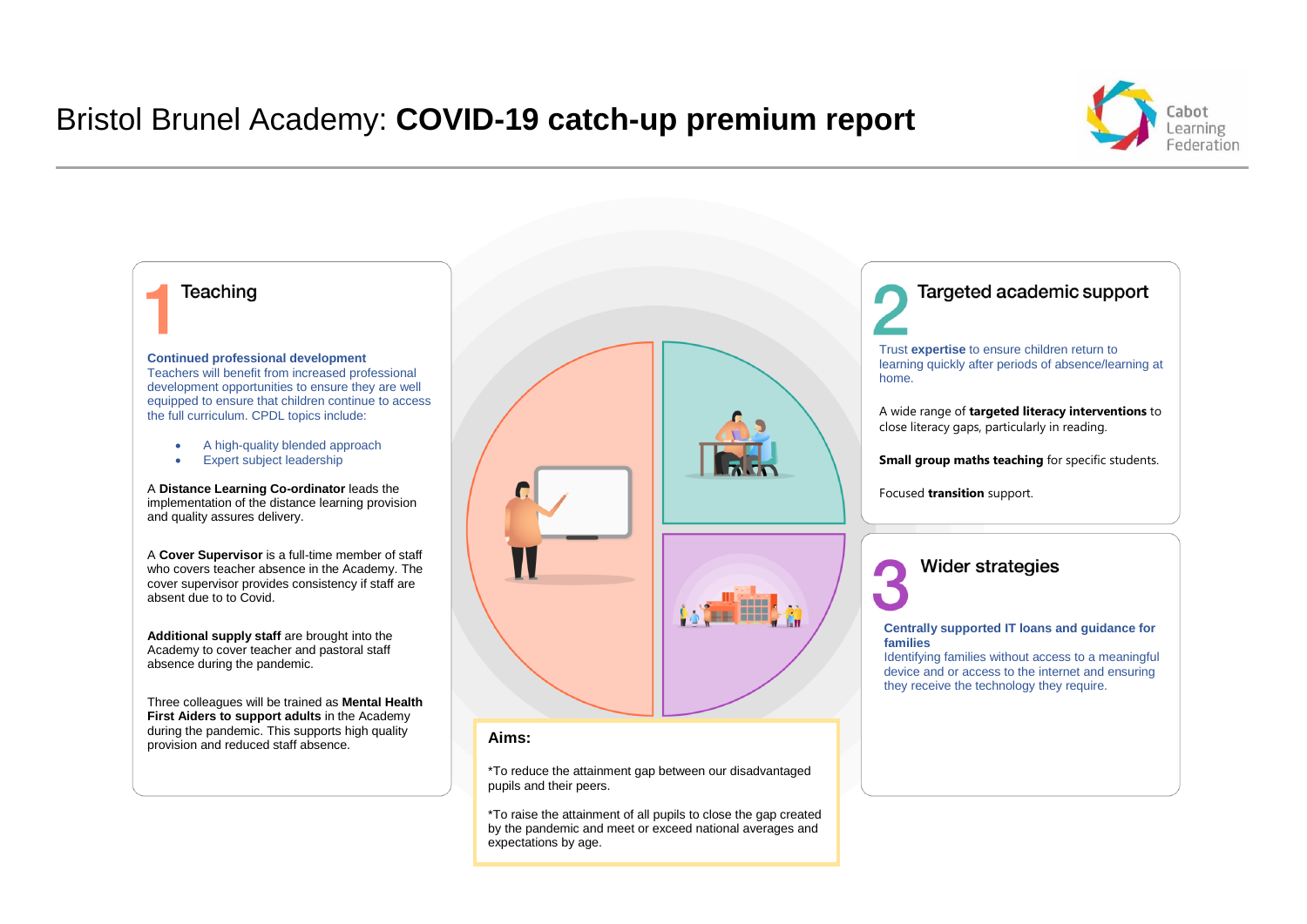## **COVID-19 catch-up premium spending: summary**

| SUMMARY INFORMATION                                                                           |                                    |                                                                                                                                                |        |  |  |  |  |
|-----------------------------------------------------------------------------------------------|------------------------------------|------------------------------------------------------------------------------------------------------------------------------------------------|--------|--|--|--|--|
| Total number of pupils:                                                                       | 1192                               | Amount of catch-up premium received per pupil:                                                                                                 | £65.16 |  |  |  |  |
| Total catch-up premium budget:                                                                | £77,675 in school<br>£95,360 gross | Allocation to trust primary settings: investment to<br>support pupils to catch up and successfully<br>transition to secondary in future years. | 17.685 |  |  |  |  |
| Note: the total cost exceeds the budget. £3472.52 excess is funded from other internal funds. |                                    |                                                                                                                                                |        |  |  |  |  |

### STRATEGY STATEMENT

The BBA Covid 19 catch up fund focuses on three key priorities:

- 1. Ensuring high quality and consistent distance learning provision for isolating students.
- 2. Adding capacity to staffing to maintain a safe and purposeful environment, reducing the frequency of temporary year group closures.
- 3. Providing catch up provision for Year 7 students whose needs are greater than in previous years. A No More Marking study in October 2020 suggested Y7 students are 22 months behind expectations.

#### **Barriers to learning**

|   | BARRIERS TO FUTURE ATTAINMENT (ACADEMIC AND EXTERNAL)                                                                                                                                                                          |  |  |  |  |  |
|---|--------------------------------------------------------------------------------------------------------------------------------------------------------------------------------------------------------------------------------|--|--|--|--|--|
| A | Low levels of literacy, particularly in reading, which were exacerbated by lockdown. The loss of confidence in reading also reduces the completion of reading<br>and extended writing tasks remotely.                          |  |  |  |  |  |
| B | Year 7 did not complete Year 6 within school therefore the literacy and numeracy gaps are greater for students joining Y7. A No More Marking study in<br>October 2020 suggested Y7 students are 22 months behind expectations. |  |  |  |  |  |
| C | Self-isolation periods reduce attendance to school and access to face-to-face learning.                                                                                                                                        |  |  |  |  |  |
| D | Lockdown and isolation can impact student mental health and well-being which, in turn, impacts the ability to engage and progress learning.                                                                                    |  |  |  |  |  |
| Е | Lack of socialisation and ability to take part in enrichment activities impacts well-being, confidence and learning.                                                                                                           |  |  |  |  |  |
|   | Lack of educational experience of parents meaning support for learning at home is varied.                                                                                                                                      |  |  |  |  |  |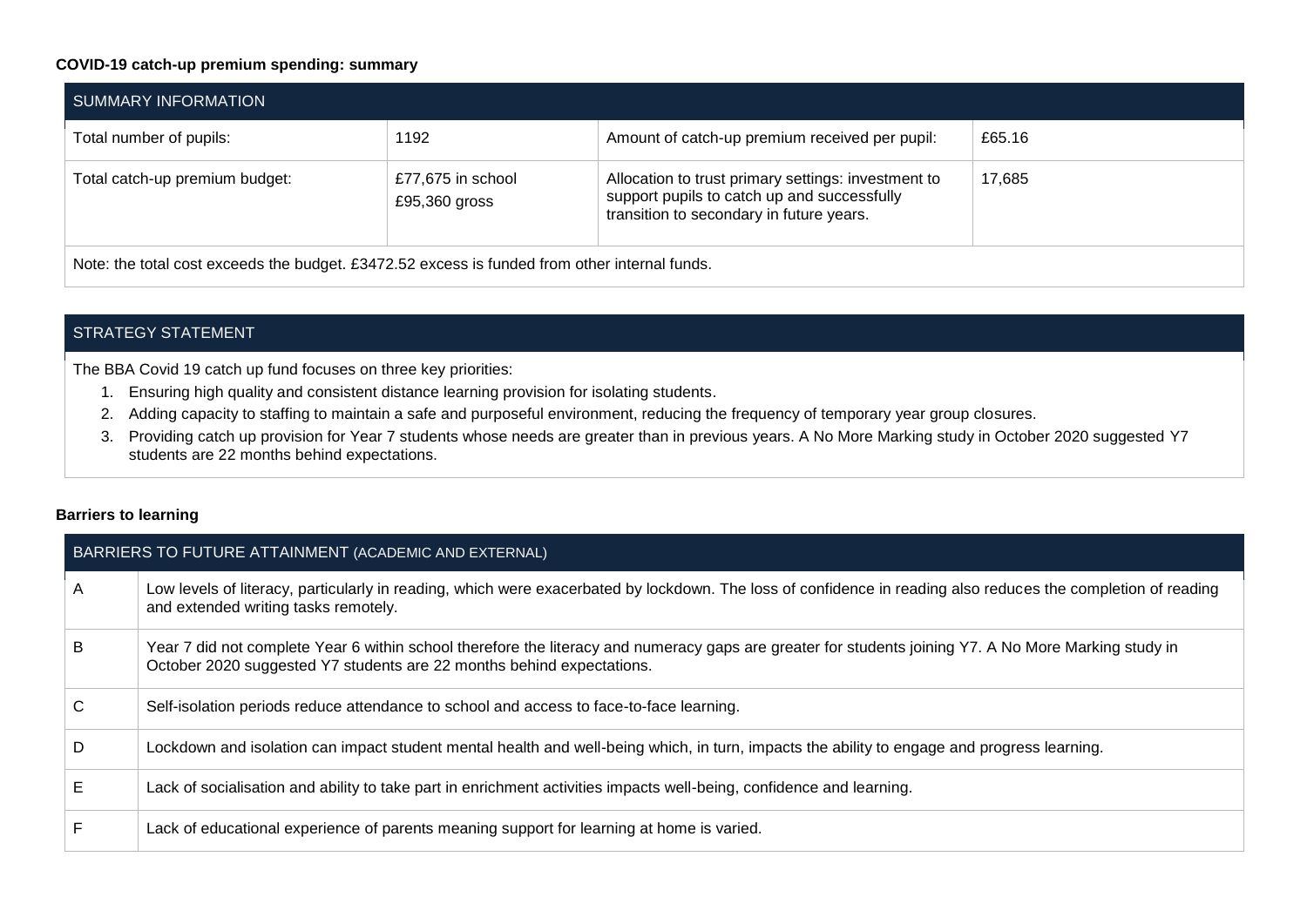## **Planned expenditure for 2020-21**

| <b>Quality of teaching for all</b>                                                                                          |             |                                                                                                                                                                                                                                                                                                                                                                                                                                                                                                                                                                                                   |                                                                                                                                                                                                                     |                                                                                                                                                                                                 |                                                                         |  |
|-----------------------------------------------------------------------------------------------------------------------------|-------------|---------------------------------------------------------------------------------------------------------------------------------------------------------------------------------------------------------------------------------------------------------------------------------------------------------------------------------------------------------------------------------------------------------------------------------------------------------------------------------------------------------------------------------------------------------------------------------------------------|---------------------------------------------------------------------------------------------------------------------------------------------------------------------------------------------------------------------|-------------------------------------------------------------------------------------------------------------------------------------------------------------------------------------------------|-------------------------------------------------------------------------|--|
| <b>Action</b>                                                                                                               | <b>Cost</b> | <b>Description of intervention</b>                                                                                                                                                                                                                                                                                                                                                                                                                                                                                                                                                                | <b>Intended Outcomes</b>                                                                                                                                                                                            | How impact is to be<br>measured                                                                                                                                                                 | Impact of the<br>intervention<br>(To be completed in<br>September 2021) |  |
| <b>Continued</b><br>professional<br>development to<br>support a high-<br>quality blended<br>approach during the<br>pandemic |             | Regular support and challenge from central<br>academy trust team. This is monitored<br>through a variety of trust wide mechanisms-<br>including but not limited to: ARMS (academy<br>review meetings), ARVS (academy review<br>visits) and Academy council and scrutiny<br>panels.<br>EEF PP report June 2010 recommends<br>schools take a tiered approach with teaching<br>being the top priority, including professional<br>development, training and support for early<br>career teachers.                                                                                                     | <b>Teachers are well</b><br>supported to effectively<br>enact the full curriculum<br>both on site and at<br>distance.                                                                                               | <b>Distance learning</b><br>$\circ$<br>lesson plans and<br>tracking<br>Remote lesson drop ins<br>$\circ$<br><b>Completion rates</b><br>$\circ$<br>Student, staff and<br>$\circ$<br>parent voice |                                                                         |  |
| <b>Distance Learning</b><br><b>Co-ordinator</b>                                                                             | £20,000     | The Distance Learning Co-ordinator leads the<br>implementation of the distance learning<br>provision and quality assures delivery. This<br>ensures consistent provision for all students<br>who are isolating.<br>THE EEF GUIDE TO SUPPORTING<br><b>SCHOOL PLANNING: A TIERED</b><br>APPROACH TO 2020-21 (P12): "Focusing on<br>high-quality remote learning will always be<br>valuable for pupils. Planning for a well<br>implemented remote learning strategy can be<br>effectively combined with revisiting homework<br>policies and related approaches to fostering<br>independent learning." | All isolating students<br>access, and complete, high<br>quality distance learning<br>each day during their<br>isolation period.<br>Completion of work is<br>monitored and access<br>issues are remedied<br>quickly. | Distance learning<br>$\circ$<br>lesson plans<br>Completion rates<br>$\circ$<br>Student, staff and<br>$\circ$<br>parent voice                                                                    |                                                                         |  |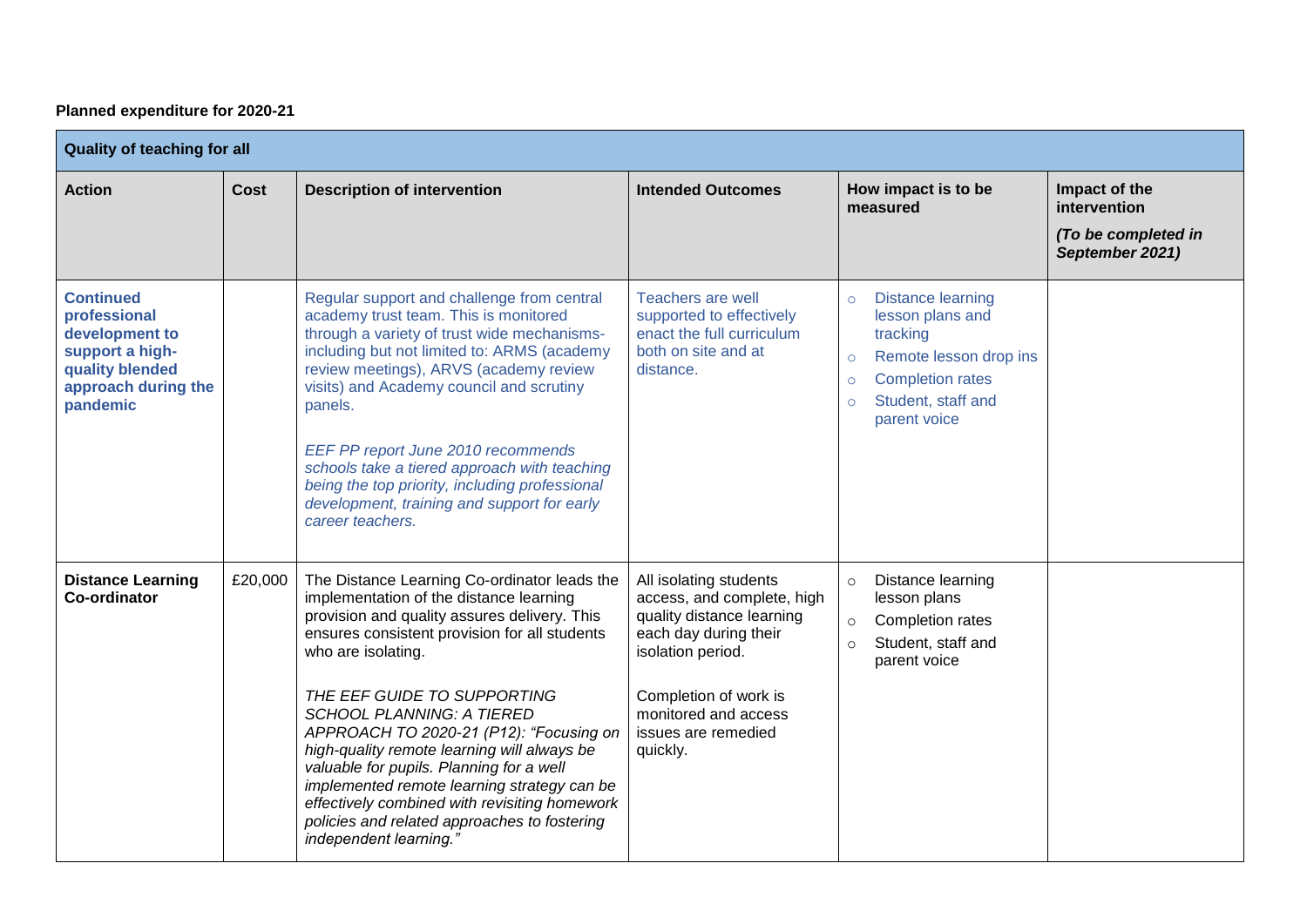| <b>Action</b>                      | Cost    | <b>Description of intervention</b>                                                                                                                                                                                                                                                                                                                                                                                                                                                                   | <b>Intended Outcomes</b>                                                                                                              | How impact is to be<br>measured                                                                                                                                                        | Impact of the<br>intervention<br>(To be completed in<br>September 2021) |
|------------------------------------|---------|------------------------------------------------------------------------------------------------------------------------------------------------------------------------------------------------------------------------------------------------------------------------------------------------------------------------------------------------------------------------------------------------------------------------------------------------------------------------------------------------------|---------------------------------------------------------------------------------------------------------------------------------------|----------------------------------------------------------------------------------------------------------------------------------------------------------------------------------------|-------------------------------------------------------------------------|
| <b>Cover supervisor</b>            | £20,000 | A Cover Supervisor is a full-time member of<br>staff who covers teacher absence in the<br>Academy. Cover Supervisors know the<br>systems in the Academy and form effective<br>relationships with staff and students. Cover<br>Supervisors receive training within the<br>Academy to improve classroom practice in<br>line with academy priorities.<br>This intervention was selected to reduce the<br>need for external cover and reduce the need<br>for forced closures when staff need to isolate. | Where a staff member is<br>absent, students receive a<br>positive learning experience<br>form consistent staff within<br>the Academy. | Number of code 3s and<br>$\circ$<br>4s in cover lessons.<br>Number of year group<br>$\circ$<br>closures linked to staff<br>absence.<br>Feedback from<br>$\circ$<br>students and staff. |                                                                         |
| <b>Additional cover</b><br>support | 11,920  | Additional supply staff are brought into the<br>Academy to cover teacher and pastoral staff<br>absence during the pandemic.<br>The Covid-19 pandemic impacts staffing:<br>extremely clinically vulnerable staff need to<br>work from home during lockdown periods and<br>there is higher absence staff absence due to<br>self-isolation needs. This significantly<br>increases the need for cover staff to maintain<br>safe provision within the Academy.                                            | The frequency of forced<br>closure and distance<br>learning for year groups is<br>reduced due to staff<br>shortages.                  | Number of year group<br>$\circ$<br>closures linked to staff<br>absence.                                                                                                                |                                                                         |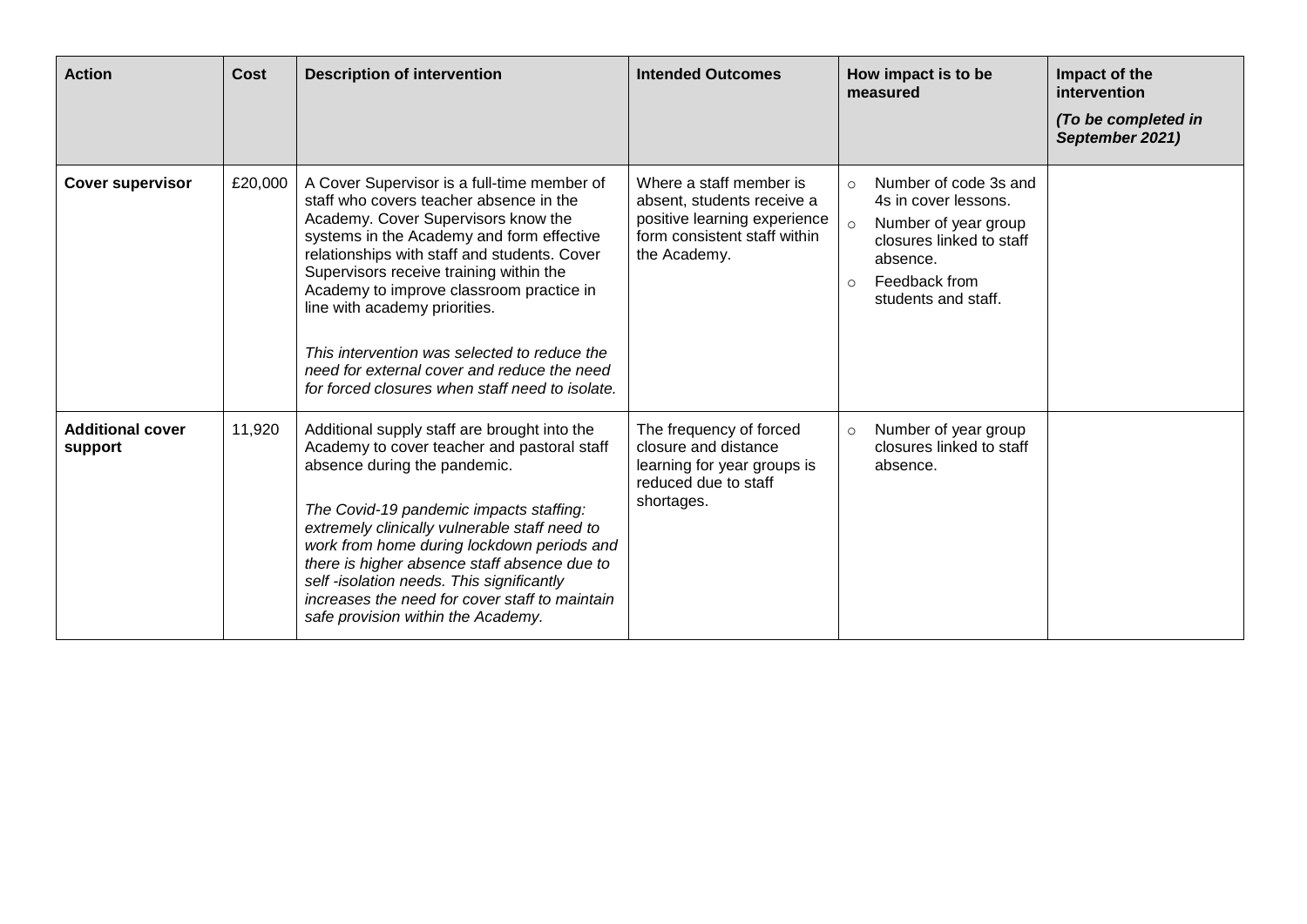| <b>Action</b>                                     | Cost | <b>Description of intervention</b>                                                                                                                                                                                                                                                                                                                                                                                                                                                                                                                                                                                                                                                                                                                                                                                                 | <b>Intended Outcomes</b>                                                                                                         | How impact is to be<br>measured                                                                                     | Impact of the<br>intervention<br>(To be completed in<br>September 2021) |
|---------------------------------------------------|------|------------------------------------------------------------------------------------------------------------------------------------------------------------------------------------------------------------------------------------------------------------------------------------------------------------------------------------------------------------------------------------------------------------------------------------------------------------------------------------------------------------------------------------------------------------------------------------------------------------------------------------------------------------------------------------------------------------------------------------------------------------------------------------------------------------------------------------|----------------------------------------------------------------------------------------------------------------------------------|---------------------------------------------------------------------------------------------------------------------|-------------------------------------------------------------------------|
| <b>Mental Health First</b><br><b>Aid training</b> | £750 | Three colleagues will be trained as Mental<br>Health First Aiders to support adults in the<br>Academy during the pandemic.<br>Mental Health First Aiders recognise warning<br>signs of mental ill health, and develop the<br>skills and confidence to approach and<br>support someone. A key role is effective<br>signposting to support.<br>A report from Education Support assessing<br>the impact of coronavirus on education<br>professionals' mental health found 52 per<br>cent of teachers felt their mental health and<br>wellbeing had suffered during the pandemic.<br>The 2018 M.E.N.T.O.R. Study showed that<br>83% of participants felt that signposting for<br>mental health signposting procedures<br>improved as a result of training. 91% reported<br>an improvement in understanding of mental<br>health issues. | Staff are well-supported<br>during the pandemic<br>resulting in higher staff<br>attendance and a higher<br>quality of provision. | Number of interactions<br>$\circ$<br>with MHFAs.<br>Staff feedback.<br>$\circ$<br>Staff attendance data.<br>$\circ$ |                                                                         |
|                                                   |      |                                                                                                                                                                                                                                                                                                                                                                                                                                                                                                                                                                                                                                                                                                                                                                                                                                    |                                                                                                                                  | Total budgeted cost:                                                                                                | 52,670                                                                  |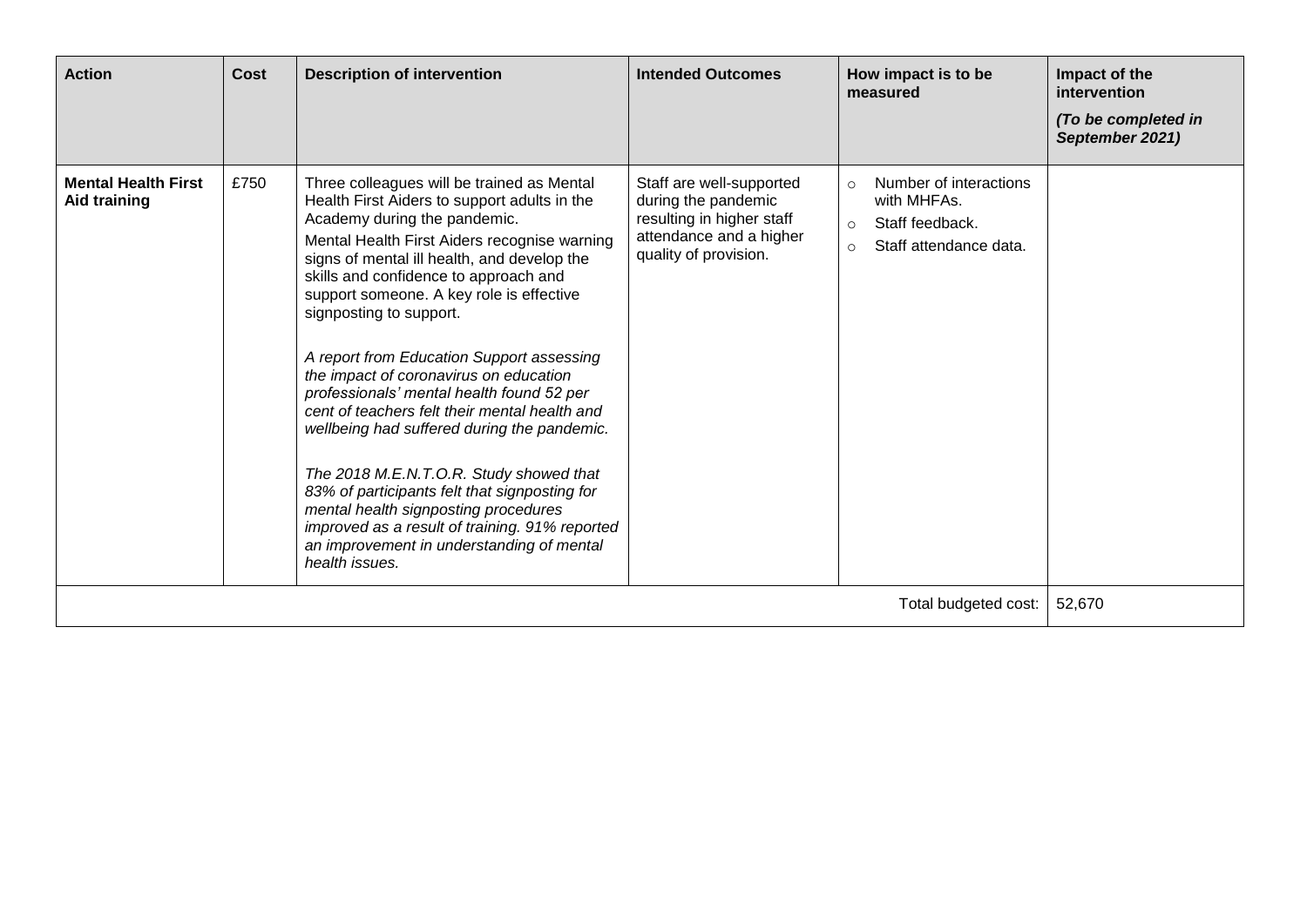| <b>Targeted support</b> |                                      |                                                                                                                                                                                                          |                                                                                                                            |                                                                                                                                                                                                                                                                       |                               |
|-------------------------|--------------------------------------|----------------------------------------------------------------------------------------------------------------------------------------------------------------------------------------------------------|----------------------------------------------------------------------------------------------------------------------------|-----------------------------------------------------------------------------------------------------------------------------------------------------------------------------------------------------------------------------------------------------------------------|-------------------------------|
| Area of<br><b>Spend</b> | Cost<br>(for Y7<br>catch up<br>only) | <b>Description of Intervention</b><br>*Potential impact where identified by EEF                                                                                                                          | <b>Intended outcomes</b>                                                                                                   | How impact is to be<br>measured                                                                                                                                                                                                                                       | <b>Impact of intervention</b> |
| <b>Paired reading</b>   | £1579.20                             | Students have 1:1 reading 10 minutes twice<br>weekly with staff in termly blocks.<br>Small group tuition +4 months<br>Reading comprehension strategies +6<br>months                                      | The intervention is<br>aimed at boosting<br>reading to above 90+<br><b>Standardised Score</b><br>(SS) in<br>comprehension. | Students are identified with<br>below average standardised<br>score in comprehension<br>using the Access to Reading<br>test (ART).<br>Progress is tracked using<br><b>Access to Reading Test</b><br>(Comprehension), Single<br>Word Reading Test (SWR).               |                               |
| Inference training      | £1014.48                             | Intervention designed to boost reading<br>comprehension through inference skills.<br>12 week intervention including 2 x 50 minute<br>sessions per week.<br>Reading comprehension strategies +6<br>months | Improvement in<br>comprehension and<br>ability to readily<br>access learning in all<br>subjects.                           | The entry point standardised<br>score is well below average<br>(70-90): students have a<br>higher single word reading<br>score but low<br>comprehension and low<br>inference score on the ART<br>test. Impact is measured<br>through improvements to<br>these scores. |                               |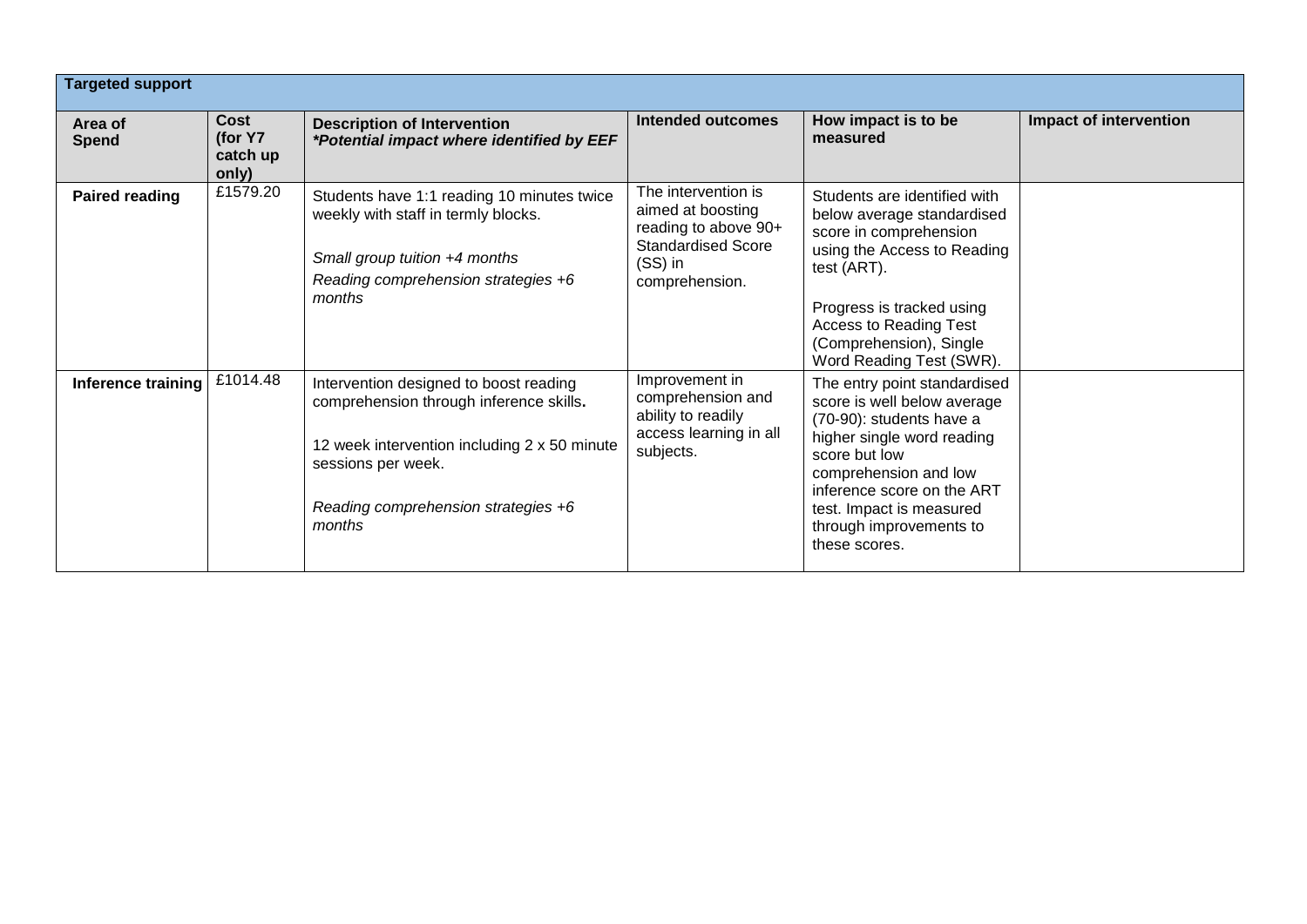| Area of<br><b>Spend</b>              | <b>Cost</b><br>(for Y7<br>catch up | <b>Description of Intervention</b><br>*where identified by EEF                                                                                                                                                                                                                                        | <b>Intended outcomes</b>                                                                    | How impact is to be<br>measured                                                                                                                                                                                         | <b>Impact of intervention</b>                                                                          |
|--------------------------------------|------------------------------------|-------------------------------------------------------------------------------------------------------------------------------------------------------------------------------------------------------------------------------------------------------------------------------------------------------|---------------------------------------------------------------------------------------------|-------------------------------------------------------------------------------------------------------------------------------------------------------------------------------------------------------------------------|--------------------------------------------------------------------------------------------------------|
|                                      | only)                              |                                                                                                                                                                                                                                                                                                       |                                                                                             |                                                                                                                                                                                                                         |                                                                                                        |
| <b>Read Write Inc.</b>               | £9572.55                           | A structured phonics based programme<br>designed to ensure all children learn<br>to read accurately and fluently.<br>Daily 50 minute interventions for identified<br>groups of students.<br>2x groups running on both sides of the<br>timetable                                                       | Improvement in<br>reading and writing<br>accuracy and fluency.                              | Student identified using KS2<br>and transition information as<br>well as very low ART scores.<br>Impact measured by reading<br>and spelling assessment<br>using ART and Vernon.                                         |                                                                                                        |
|                                      |                                    | EEF project in progress - impact to follow                                                                                                                                                                                                                                                            |                                                                                             |                                                                                                                                                                                                                         |                                                                                                        |
| Lexia                                | £1181.70                           | Literacy programme to develop word<br>reading and phonological knowledge.<br>Student have 1x 50 mins sessions and<br>access at home, tracked through progress<br>and areas of weakness specifically taught in<br>50 minute sessions.<br>EEF project in progress – impact to follow                    | Improvement in<br>reading scores and<br>phonological<br>knowledge.                          | Students with below average<br>Vernon and/or ART reading<br>score. Impact measured<br>through the programme but<br>independently using reading<br>comprehension score ART<br>twice yearly and Vernon<br>spelling score. |                                                                                                        |
| <b>Enhanced</b><br><b>Transition</b> | £2500                              | Enhanced transition for vulnerable Y7<br>students following lockdown. Students<br>attended for up to 3 days before Term 1<br>started. Examples of content:<br>Developing relationships; orientation;<br>teamwork; preparation for student profiles;<br>sensory activities.<br>Summer School +2 months | Students make a<br>successful (social,<br>emotional and<br>academic) transition<br>into Y7. | Attendance figures.<br>Feedback.                                                                                                                                                                                        | 48 students attended for up to<br>3 days.<br>Positive parental feedback<br>from the transition survey. |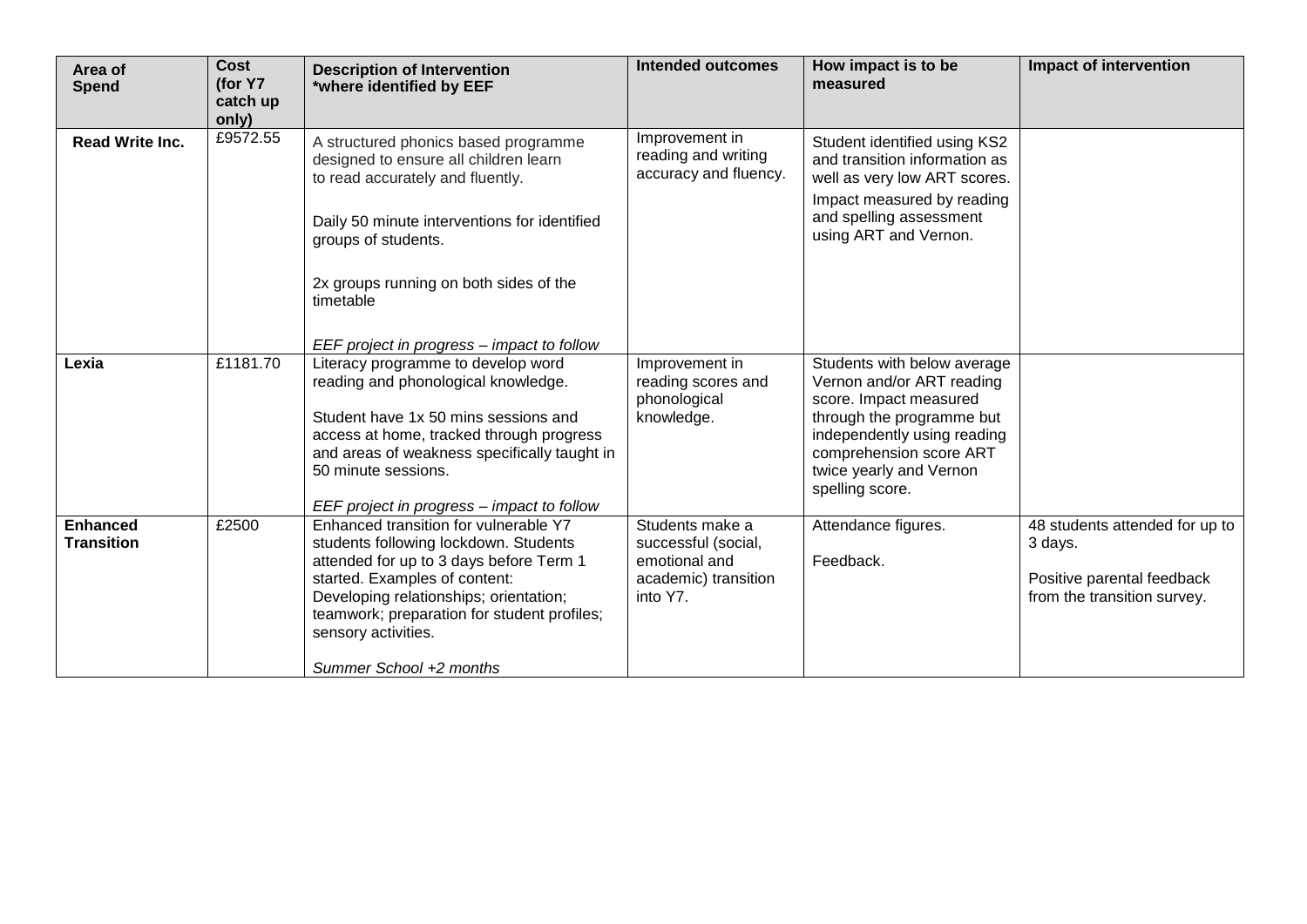| <b>Area of Spend</b>                      | <b>Cost</b><br>(for Y7<br>catch up<br>only) | <b>Description of Intervention</b><br>*where identified by EEF                                                                                                                                                                                                                                                                        | <b>Intended outcomes</b>                                           | How impact is to be<br>measured                                                                                                                                                                                                                                                                                                                                                                                      | Impact of intervention |
|-------------------------------------------|---------------------------------------------|---------------------------------------------------------------------------------------------------------------------------------------------------------------------------------------------------------------------------------------------------------------------------------------------------------------------------------------|--------------------------------------------------------------------|----------------------------------------------------------------------------------------------------------------------------------------------------------------------------------------------------------------------------------------------------------------------------------------------------------------------------------------------------------------------------------------------------------------------|------------------------|
| <b>Phonics</b>                            | £1099.02                                    | Evidence base programme teaching<br>students to read by correlating sounds with<br>symbols in an alphabetic writing system.<br>EEF evidence is variable depending on age<br>and student experience. High impact for<br>younger readers.                                                                                               | Improvement in<br>reading scores and<br>phonological<br>knowledge. | Identification through<br>diagnosis of dyslexia,<br>dyslexic traits identified<br>through the use of the<br>Dyslexia Portfolio following<br>teacher referral, poor<br>phonological awareness and<br>well below average on<br>Vernon spelling score.<br>Progress tracked termly<br>using the Units of Sounds<br>Programme, Phonics check<br>and SWR, 2 yearly by<br>Vernon spelling and ART<br>(Standardised scores). |                        |
| <b>Rapid maths</b><br><i>intervention</i> | £1099.02                                    | Group numeracy intervention using Rapid<br>Maths materials.<br>Students receive 2 x sessions per week for<br>12 weeks.<br>Small group tuition +4 months                                                                                                                                                                               | Improvement in<br>numeracy skills and<br>student confidence.       | Students identified because<br>scores are below Age<br>Related Expectations (ARE),<br>have low KS2 results and<br>ongoing lack of progress.<br>Intervention is monitored<br>using the Basic Numeracy<br>Test at the start and end of<br>the 12 week block of<br>intervention.                                                                                                                                        |                        |
| <b>Hub Small</b><br><b>Group Maths</b>    | £9572.55                                    | This is a small nurture maths group for<br>students identified on transition, who are<br>working well below age related expectations<br>or high needs students with an Education<br>Health Care Plan (EHCP)/Top Up funding.<br>Students are taught in small group with<br>specialist maths teachers.<br>Small group tuition +4 months | Improvement in<br>numeracy skills and<br>student confidence.       | Students were assessed on<br>entry using the Basic<br>Numeracy Test and re-<br>assessed 6 months later as<br>well in line with the reporting<br>systems.                                                                                                                                                                                                                                                             |                        |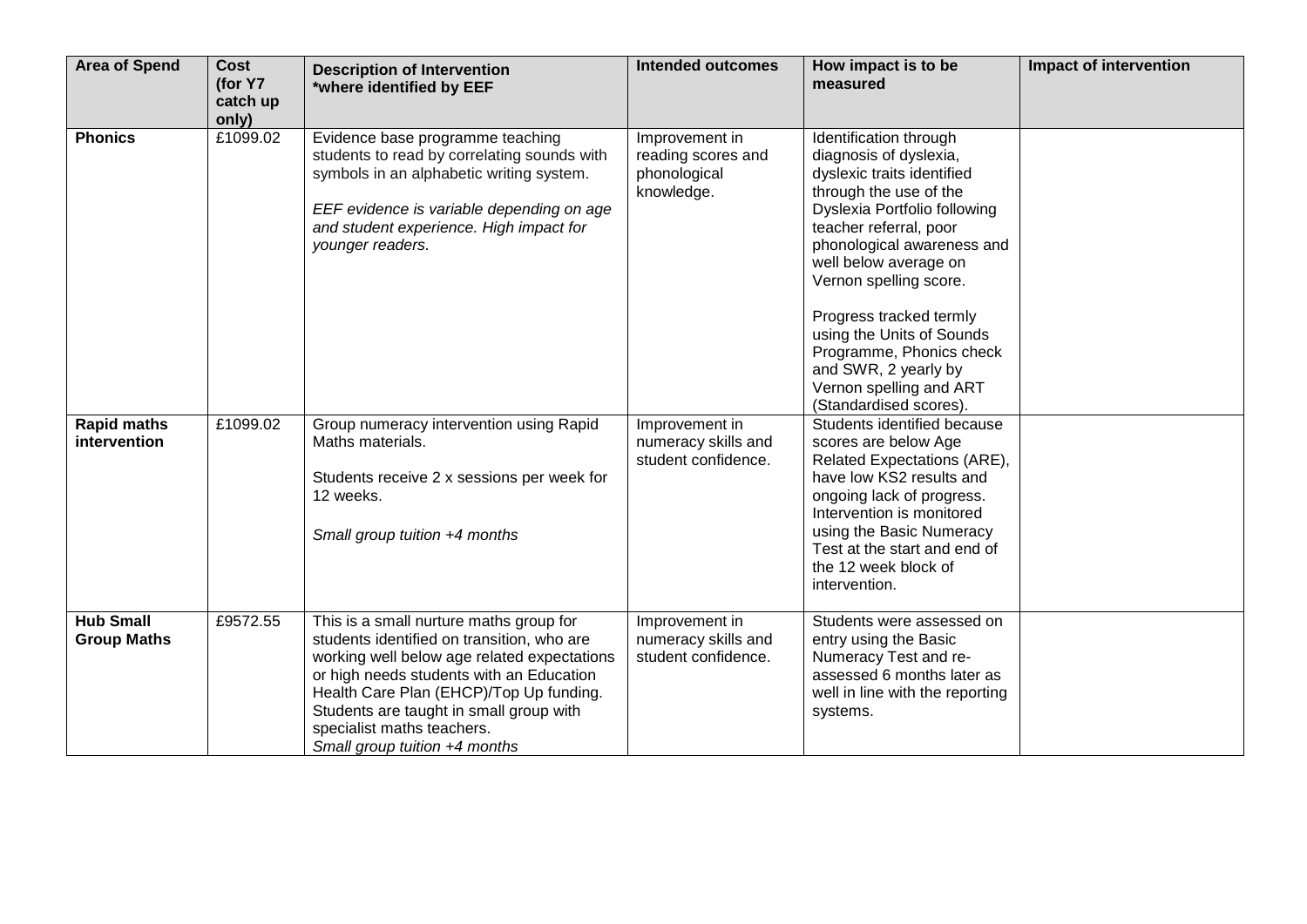| <b>Action</b>                                                                                                                    | <b>Cost</b><br>(for Y7<br>catch up<br>only)                        | <b>Description of intervention</b><br>*where identified by EEF                                                                                                                                                                                                                                                                                                                                                                                                                                                                                                                                                                                                                                                      | <b>Intended Outcomes</b>                                                                                                                                                         | How impact is to be<br>measured                                                            | Impact of the intervention<br>(To be completed in<br>September 2021) |
|----------------------------------------------------------------------------------------------------------------------------------|--------------------------------------------------------------------|---------------------------------------------------------------------------------------------------------------------------------------------------------------------------------------------------------------------------------------------------------------------------------------------------------------------------------------------------------------------------------------------------------------------------------------------------------------------------------------------------------------------------------------------------------------------------------------------------------------------------------------------------------------------------------------------------------------------|----------------------------------------------------------------------------------------------------------------------------------------------------------------------------------|--------------------------------------------------------------------------------------------|----------------------------------------------------------------------|
| <b>Accelerated</b><br>reader                                                                                                     | £864<br>(£2331 for<br>the whole<br>cohort at<br>£9 per<br>student) | Accelerated Reader (AR) is a reading<br>management and monitoring programme<br>that aims to foster independent reading.<br>The internet-based software assesses<br>reading age and suggests books that match<br>pupils' needs and interests. Pupils take<br>computerised quizzes on the books and<br>earn AR points as they progress.<br>Accelerated Reader +3-5 months progress<br>(higher for students with Free School<br>Meals)                                                                                                                                                                                                                                                                                 | Improve reading<br>scores and<br>engagement in<br>reading.                                                                                                                       | Improvement in ART<br>comprehension scores.                                                |                                                                      |
| <b>Trust expertise to</b><br>ensure children<br>return to learning<br>quickly after<br>periods of<br>absence/learning<br>at home |                                                                    | The investment of the trust into expertise to<br>support the recovery of education for all has<br>included work with Barry Carpenter,<br>Professor in Mental Health at Oxford<br><b>Brookes University.</b><br>Regular support and challenge from central<br>academy trust team will support<br>implementation. This is monitored through a<br>variety of trust wide mechanisms- including<br>but not limited to: ARMS (academy review<br>meetings), ARVS (academy review visits)<br>and Academy council and scrutiny panels.<br>A thorough approach to support pupils on<br>return to school has also been advocated<br>by the EEF, who state that 'All pupils will<br>need support to transition back to school'. | Children's emotional,<br>social and academic<br>needs are met swiftly<br>on return to school<br>meaning they receive<br>the right support to<br>return to learning in<br>school. | <b>CPOMS</b> logs.<br>Lessons scores.<br>Student and staff voice.<br>ARM and ARV feedback. |                                                                      |
| Total budgeted cost:                                                                                                             |                                                                    |                                                                                                                                                                                                                                                                                                                                                                                                                                                                                                                                                                                                                                                                                                                     |                                                                                                                                                                                  |                                                                                            | £28,482.52                                                           |